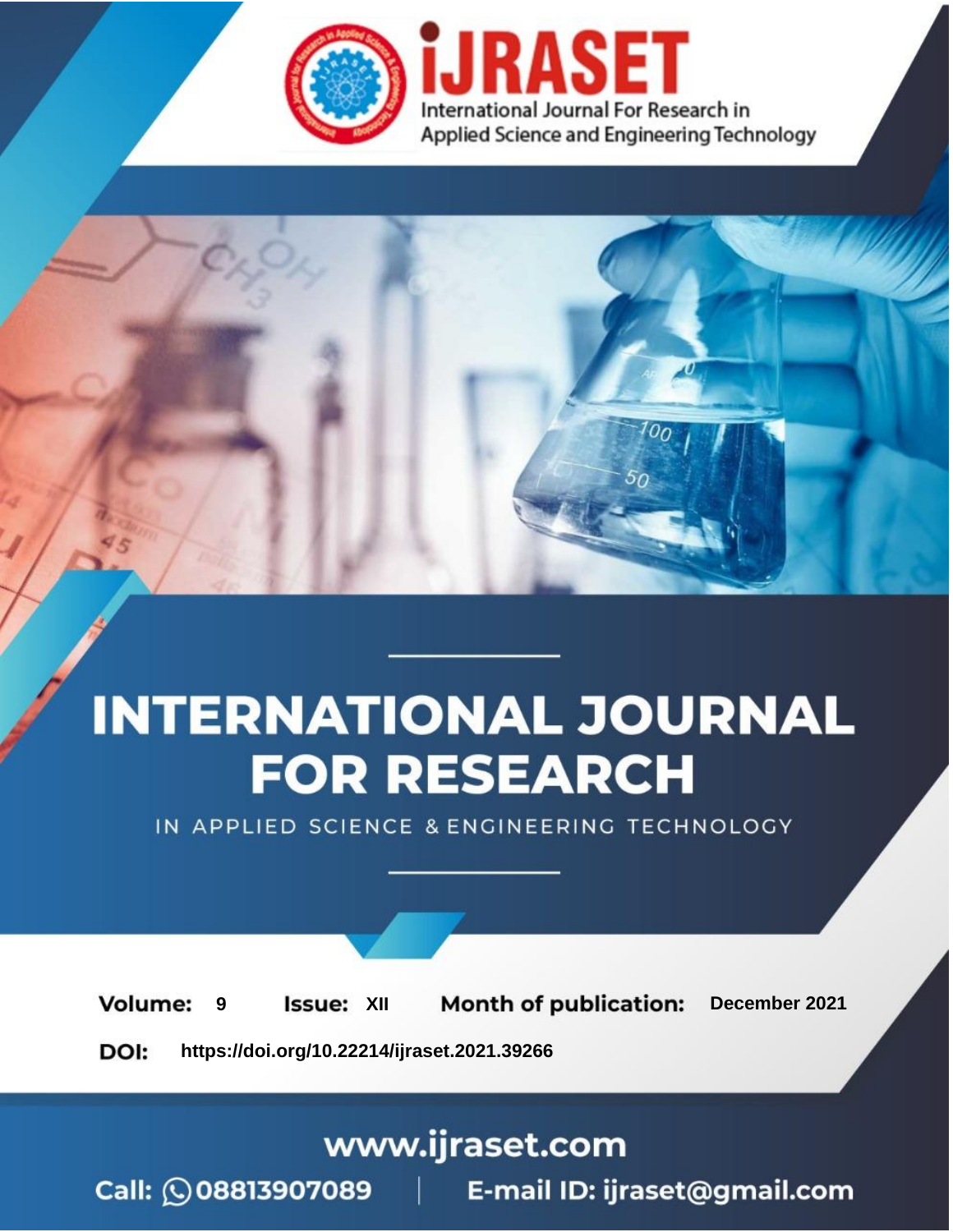

### **Experimental Study on Strength of Pervious Concrete by Using Fine Aggregate**

Atif Jawed<sup>1</sup>, Pushpendra Kumar Kushwaha<sup>2</sup>, Mithun Kumar Rana<sup>3</sup>, Jiji M Thomas<sup>4</sup>

*<sup>1</sup>M. Tech. Research Scholar, Civil Department, RKDF College of Engineering, Bhopal (M. P.), India 2, 3, 4Assistant Professor, Civil Department, RKDF College of Engineering, Bhopal (M. P.), India*

*Abstract: Pervious concrete is a special type of concrete, which consists of cement, coarse aggregates, water and if required and other cementations materials. As there are no fine aggregates used in the concrete matrix, the void content is more which allows the water to flow through its bodyThe main aim of this project was to improve the compressive strength characteristics of pervious concrete. But it can be noted that with increase in compressive strength the void ratio decreases. Hence, the improvement of strength should not affect the porosity property because it is the property which serves its purpose. In this investigation work the compressive strength of pervious concrete is increased by a maximum of 18.26% for 28 days when 8% fine aggregates were added to standard pervious concrete*

*Keywords: W/C ratio, pervious Concrete, sugarcane bagasse's ash, rice husk ash compressive strength, fine aggregates*

#### **I. INTRODUCTION PERVIOUS CONCRETE**

Pervious concrete is an exceptional sort of cement with high porosity. It can utilized for solid flatwork applications that permits water from precipitation and different sources to go legitimately through, in this way lessening the overflow from a site and permitting ground water energize. The solid glue at that point coats the totals ,Pervious concrete, utilized in penetrable clearing, contains a system of openings or voids,to enable air or water to travel through the solid. This enables water to deplete normally through it, and can both expel the ordinary surface-water waste foundation, just as permit recharging of groundwater when regular cement does not. It is framed by forgetting a few or the majority of the fine total (fines). The staying extensive total at that point is bound by a generally little measure of Portland concrete. Whenever set, regularly somewhere in the range of 15% and 25% of the solid volume is voids, enabling water to deplete at around 5 lady/ft<sup>2</sup>/min (70)  $L/m<sup>2</sup>/min)$  through the solid



Porosity of Concrete Cubes

#### **II. LITERATURE REVIEW**

Tennis, P. D, Leming, M. L., and Akers, D. J. (2014). Pervious concrete is a combination of Portland cement, controlled amounts of water, coarse mixture and little or no sand. The thick cement paste bonds the coarse combination collectively but lets in good enough void formation of approximately 15% to 35%.

Tennis, P.D., M.L. Leming, and D.J. Akers The EPA Storm Water Phase II Final Rule has regulations to manage the quantity of pollutants entering bodies of water. Contaminants may include oils, grains, grease, sediment, anti-freeze, fertilizers, and pesticides. The partially-filtered water is able to percolate into the soil and be further filtered by the soil structure,

Malhotra, V. M. (2020). Exhibited in his proposal that to make a pervious solid shape with principal penetrability and compressive quality, the measure of water, amount of concrete, type and length of total, and compaction should all be considered, A wide variety of experiments were formerly performed at some stage in the past few a long time by way of a spread of researchers comparing some or all of those factors.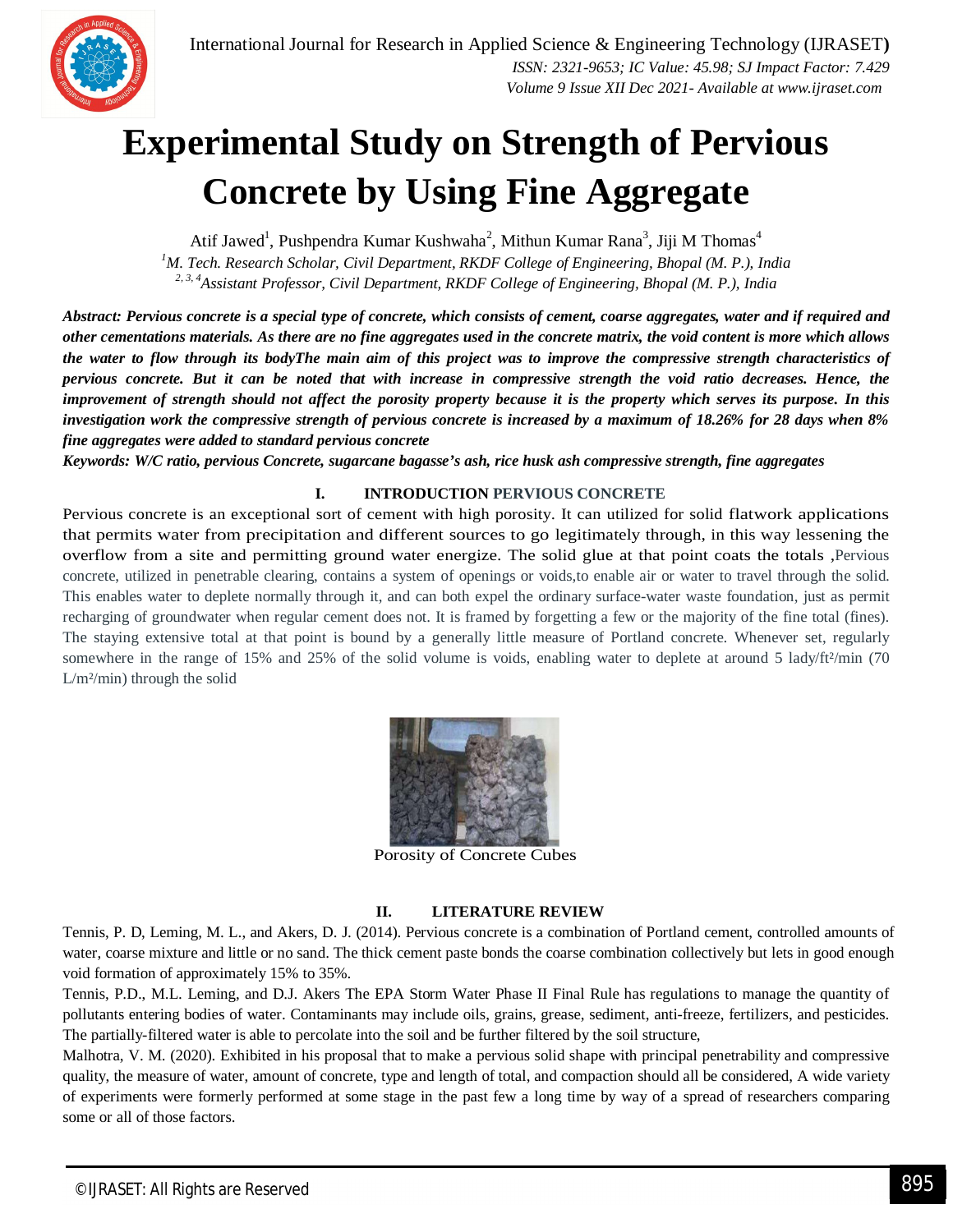International Journal for Research in Applied Science & Engineering Technology (IJRASET**)**



 *ISSN: 2321-9653; IC Value: 45.98; SJ Impact Factor: 7.429 Volume 9 Issue XII Dec 2021- Available at www.ijraset.com*

#### **III. OBJECTIVE**

- *A.* To study the properties of Pervious Concrete.
- *B.* To study the properties of Pervious Concrete with addition of fine aggregates.
- *C.* To study the properties of Pervious Concrete with addition of Sugarcane Bagasse Ash
- *D.* To study the properties of Pervious Concrete with addition of Rise husk Ash .
- *E.* To study the properties of Pervious Concrete with the combination of Sugarcane bagasse ash and Rise husk ash

#### **IV. METHODOLOGY**

#### *FLOW CHART OF PROPOSED METHODOLOGY*

*Collection of required materials such as Artificial sand , Cement Fine aggregate, Coarse aggregate and Water*



*Analysis of Results*

#### **V. EXPERIMENTAL RESULT**.

*A. Compressive Strength Test*

Compressive Strength Comparison b/w Normal concrete and pervious concrete of M20 (MPa)



Compressive Strength of pervious concrete with different %age of fine aggregate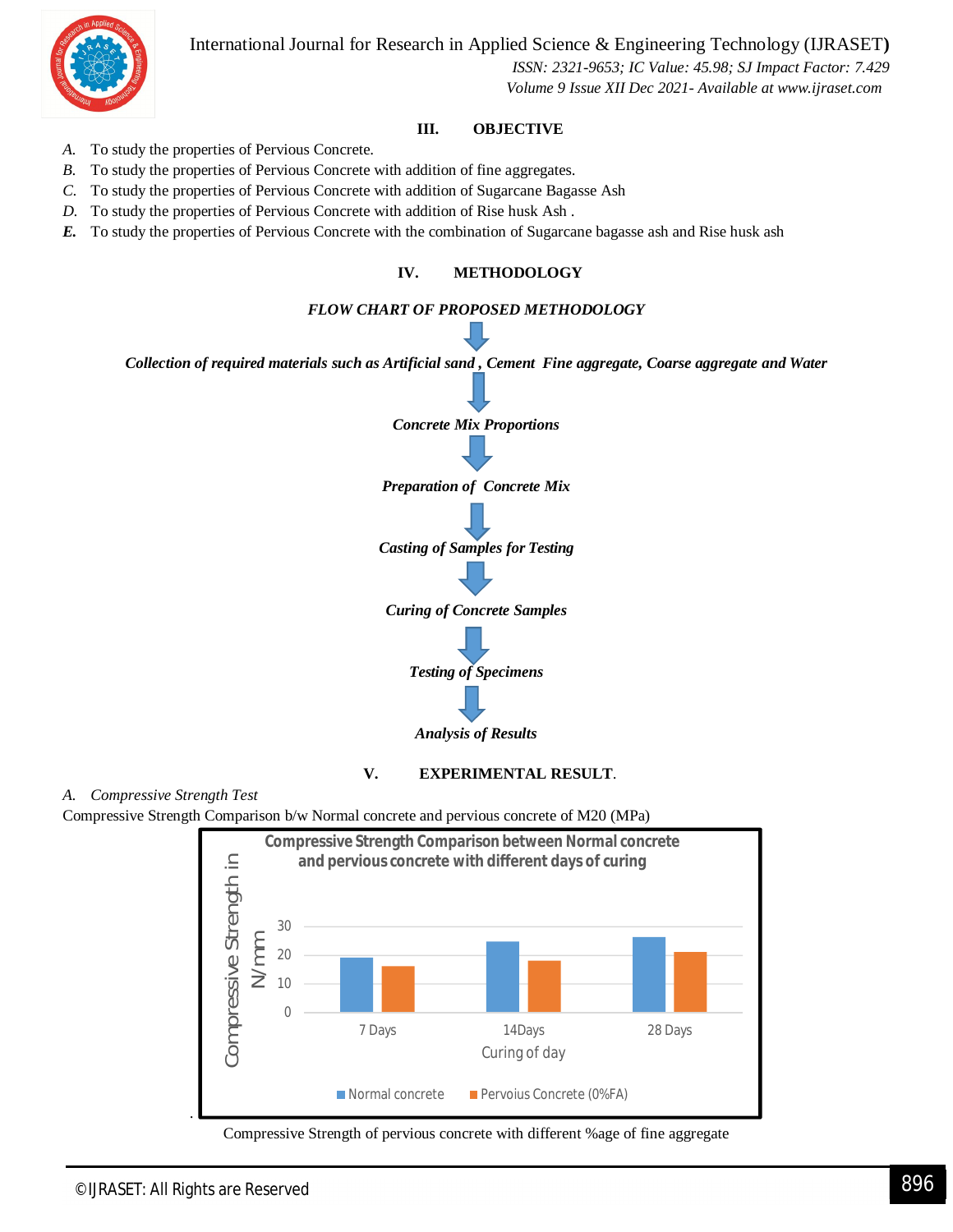International Journal for Research in Applied Science & Engineering Technology (IJRASET**)**  *ISSN: 2321-9653; IC Value: 45.98; SJ Impact Factor: 7.429 Volume 9 Issue XII Dec 2021- Available at www.ijraset.com*



Compressive Strength of pervious concrete with different % age of fine aggregate

The compressive strength of pervious concrete is less than the everyday conventional concrete because of the absence of highquality aggregates or presence of voids. It must be cited that the everyday conventional concrete is absolutely impermeable in nature

#### **VI. CONCLUSION**

- *A.* The compressive strength of pervious concrete is increased by 3.87% for 28 days when 2% fine aggregates were added to the standard pervious concrete
- *B.* The compressive strength of pervious concrete is increased by 8.79% for 28 days when 4% fine aggregates were added to the standard pervious concrete.
- *C.* The compressive strength of pervious concrete is increased by 12.77% for 28 days when 6% fine aggregates were added to the standard pervious concrete.
- *D.* The compressive strength of pervious concrete is increased by a maximum of 16.10% for 28 days when 8% fines were added to standard pervious concrete.
- *E.* The compressive strength of pervious concrete is increased by 12.30% for 28 days when 10% fine aggregates were added to the standard pervious concrete.

#### **REFERENCES**

- [1] D.Dinesh kumar, Study of pervious concrete, JSDR, Volume 3, Issue 3, ISSN: 2455- 2631, March 2018
- [2] Rohit Patidar, Investigation of pervious concrete with polypropylene fiber, (IRJET), International Research Journal of Engineering and Technology Volume- 04 Issue- 12, p-ISSN- 2395-0072, Dec-2017
- [3] ACI 552R: "Report on Pervious Concrete", American Concrete Institute, Farmington Hills, Michigan, (2010)
- [4] Ajamu S.O., Jimoh A.A. "Evaluation of fundamental Performance of Previous Concrete in Construction", International Journal of Engineering and Technology Volume 2 No. 5, May, 2012
- [5] Darshan S. Shah, Prof. J.R.Pitroda, "Evaluation for usage of Gravel in Pervious Concrete", International Journal of Engineering Trends and Technology (IJETT) ISSN No. 2231-5381, Volume: 4, Issue: 10, October 2013, Page: 4306 – 4310
- [6] Ghafoori, N., and Dutta, S., "Building and Non black-top Applications of No-Fines Concrete," Journal of Materials in Civil Engineering, Volume 7, Number 4, November 1995.
- [7] IS 8112:1989. Points of interest for 53grade Portland concrete, New Delhi, India: Bureau of Indian Standards. Dec 1996
- [8] IS: 2386 (Part III) 1963, Indian Standard, Method of Test for Aggregates for Concrete, (Part III); Specific Gravity, Density, Voids, Absorption and Bulking, (Eighth Reprint); Bureau of Indian Standard, New Delhi, India. Walk 1997.
- [9] IS: 2386 (Part IV) 1963, Indian Standard, Method of Test for Aggregates for Concrete, (Part IV); Mechanical Properties, (Tenth Reprint); Bureau of Indian Standard, New Delhi, India. Walk 1997.
- [10] J.T. Kerven, V.R. Schaefer, Mixture proportioning considerations for improved freeze-thaw sturdiness of pervious strong, J Mater Civil Eng (2013) 25:886– 892.
- [11] Leming, M.L., Rooney, M.H., and Tennis, P.D., "Hydrologic Design of Pervious Concrete," PCA R&D. 2011
- [12] Narayanan Neithalath, Milani S. Sumanasooriya and Omkar Deo.. Depicting pore volume, sizes, and system in pervious bonds for vulnerability conjecture. Materials